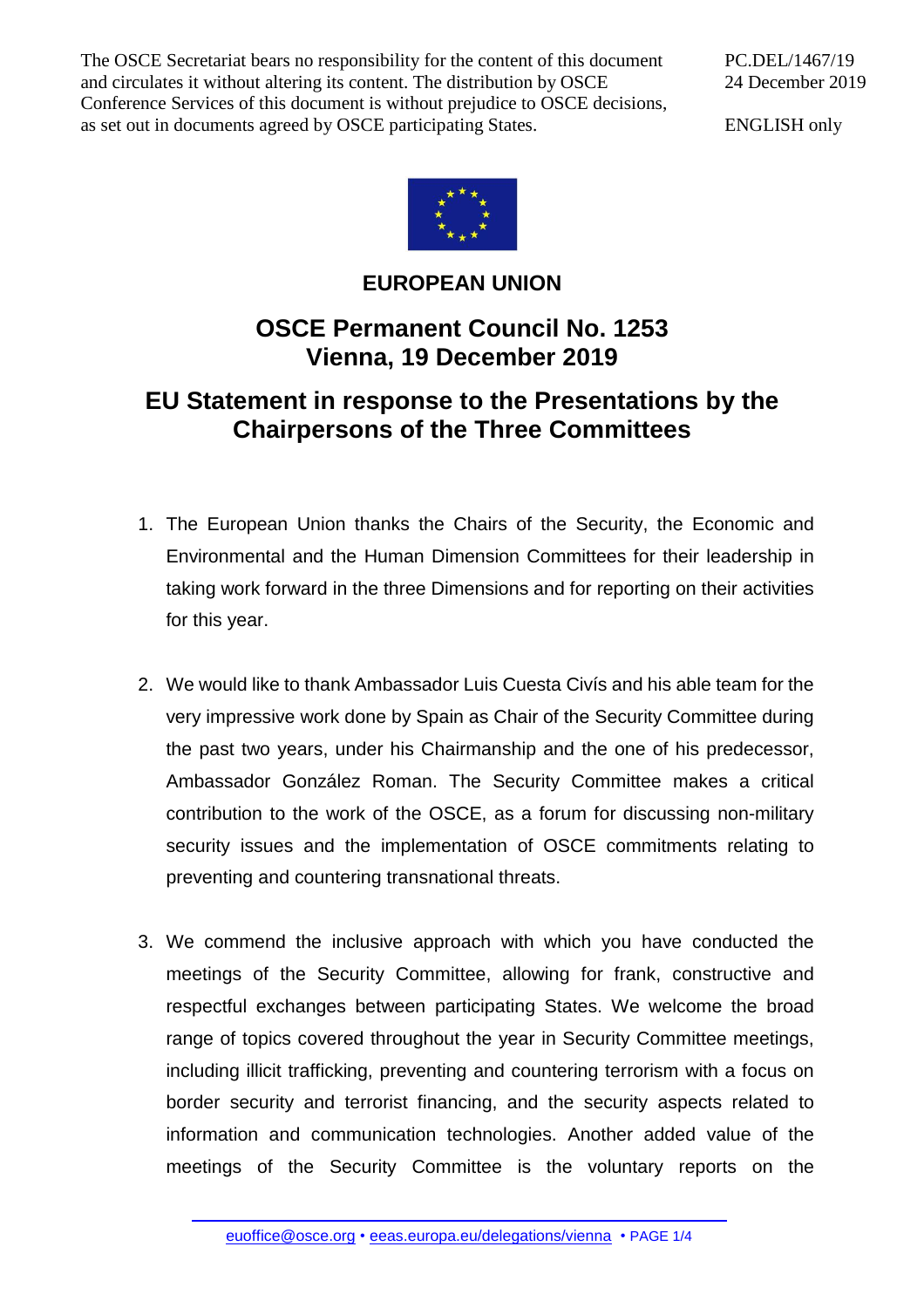implementation of OSCE commitments. We encourage participating States to make full use of these voluntary reports to foster the exchange of information and best practices. The European Union also particularly appreciated your efforts to mainstream human rights and gender equality throughout the discussions, including through a dedicated meeting on "Mainstreaming Gender in Law Enforcement and Criminal Justice Sectors" and a joint Security Committee-Human Dimension Committee meeting on "Preventing and Combatting Violence Against Women". The Security Committee retreat organised in October was also particularly appreciated and constituted an excellent opportunity for an exchange of views on draft deliverables.

- 4. Let me express the full appreciation of the European Union for the great work undertaken by Ambassador Luis Cuesta Civís and his team. We stand ready to support and contribute to the work of the Security Committee next year.
- 5. The European Union thanks Ambassador Sarybay and his able team for their continued dedicated work as Chair of the Economic and Environmental Committee. We appreciate your efforts throughout the past three years to maximise the potential and balance within the second dimension.
- 6. In line with the priorities of the Slovak Chairmanship, the discussions in the second dimension have covered a broad range of security-related topics with particular focus on energy, digital innovation and the environment. In the Committee meetings, we have appreciated the exchanges with a wide range of stakeholders including the private sector and civil society representatives and, most notably, OSCE field operations.
- 7. We commend the work of the EEC on the issues related to the environment and we trust that the engagement on this important topic will continue next year, including with the contribution of the Group of Friends of the Environment.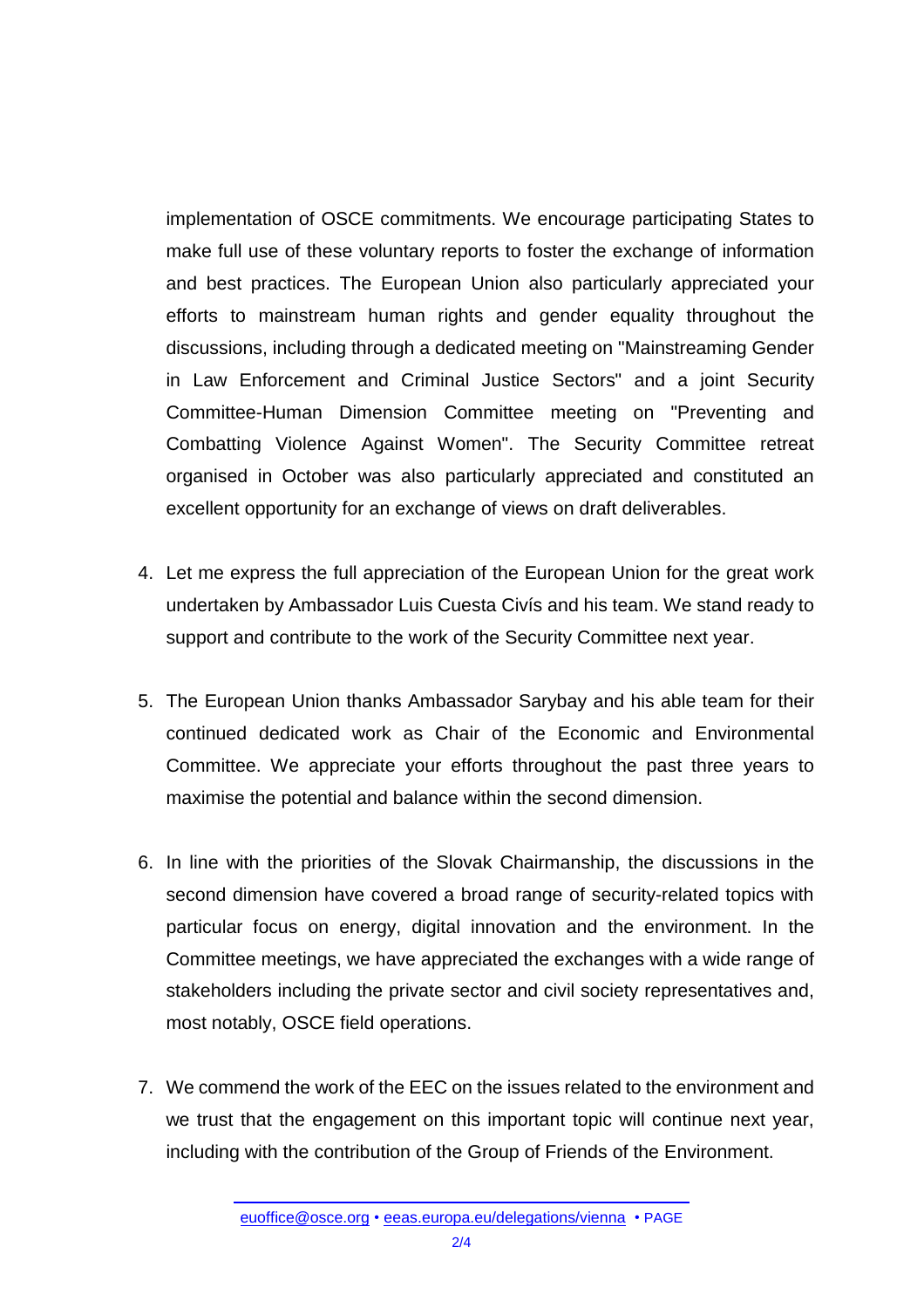- *8.* We would like to thank Ambassador Ivo Šrámek and his able team for the great work done as Chair of the Human Dimension Committee this year. We welcomed the choice of topics, in particular the focus on the freedom of expression, including disinformation and propaganda, human rights defenders, torture prevention, political participation, elections, as well as on the role of education in promoting tolerance and non-discrimination. We also valued the focus on gender issues, including the joint Security Committee and Human Dimension Committee meeting on combating violence against women.
- *9.* We appreciate that you continued and strengthened the inclusive and interactive approach of the Human Dimension Committee meetings, which contributed to the involvement of a broad range of stakeholders - from civil society, autonomous institutions and field missions, as well as from other international organisations - and to more engaging discussions. We appreciate the continued practice of voluntary reporting in the Human Dimension Committee and thank those participating States that presented reports and encourage others to make use of this agenda item and share their experience next year. We also appreciate the practice of providing concept papers to steer the discussions.
- 10.We very much regret that at the Bratislava MC consensus could not be reached on adopting texts in the three OSCE dimensions. We nonetheless thank each of you for your efforts in driving the consultations on the texts, and for supporting the efforts of the Slovak Chairmanship to reach consensus on issues of common interest for all participating States. We trust that the good work carried out in the three Committees will be continued in the year to come, thus contributing to the implementation and further strengthening our OSCE commitments.